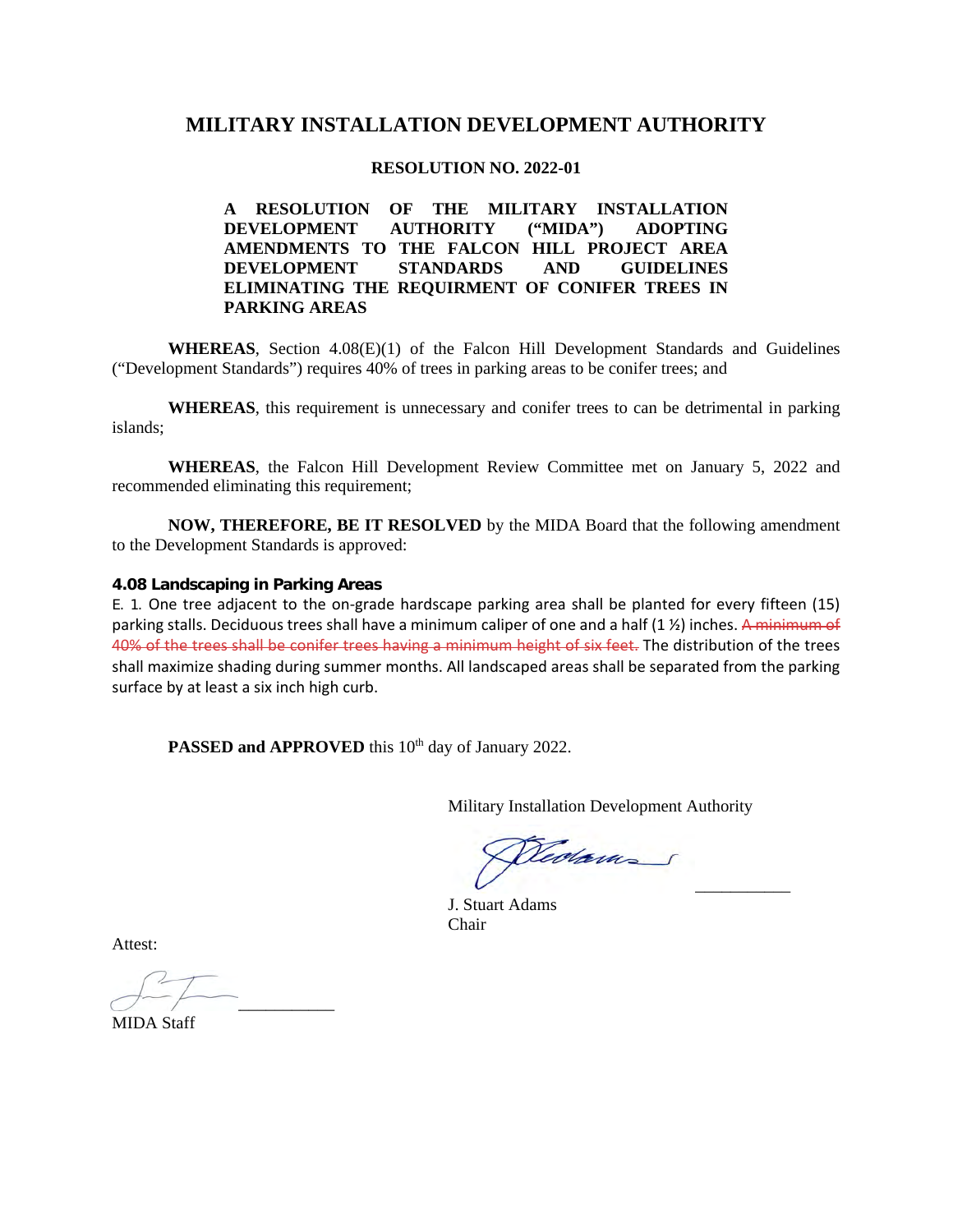# **MILITARY INSTALLATION DEVELOPMENT AUTHORITY**

#### **RESOLUTION NO. 2022-02**

### **A RESOLUTION OF THE MILITARY INSTALLATION DEVELOPMENT AUTHORITY ("MIDA") REPLACING PREVIOUS RESOLUTIONS AND POLICIES REGARDING THE FALCON HILL DEVELOPMENT REVIEW COMMITTEE**

**WHEREAS**, in June 2008, the MIDA Board created the Falcon Hill Development Review Committee ("DRC") and in July 2008 appointed the first DRC members in Resolution 2008-06; and

**WHEREAS**, Resolution 2008-06 referenced two-year terms but in December 2008, the Board approved Resolution 2008-21 which adopted the MIDA Falcon Hill Development Standards and Guidelines ("Standards") that included the creation of the DRC and no term limits were established; and

**WHEREAS**, when new DRC members are appointed it is done by separate resolution, as vacancies occur, and no term limits are set;

**NOW, THEREFORE, BE IT RESOLVED** by the MIDA Board that both the June 2008 policy creating the DRC and the portion of Resolution 2008-06 referencing two-year terms are hereby repealed and the Standards and any policies adopted pursuant to Resolutions 2019-08 and 2021-01 or by the DRC are controlling so long as the policies are consistent with the Standards.

PASSED and APPROVED this 10<sup>th</sup> day of January 2022.

Military Installation Development Authority

 $\overline{\phantom{a}}$ 

J. Stuart Adams Chair

Attest:

 $\overline{C}$   $\overline{C}$   $\overline{C}$   $\overline{C}$   $\overline{C}$   $\overline{C}$   $\overline{C}$   $\overline{C}$   $\overline{C}$   $\overline{C}$   $\overline{C}$   $\overline{C}$   $\overline{C}$   $\overline{C}$   $\overline{C}$   $\overline{C}$   $\overline{C}$   $\overline{C}$   $\overline{C}$   $\overline{C}$   $\overline{C}$   $\overline{C}$   $\overline{C}$   $\overline{C}$   $\overline{$ 

MIDA Staff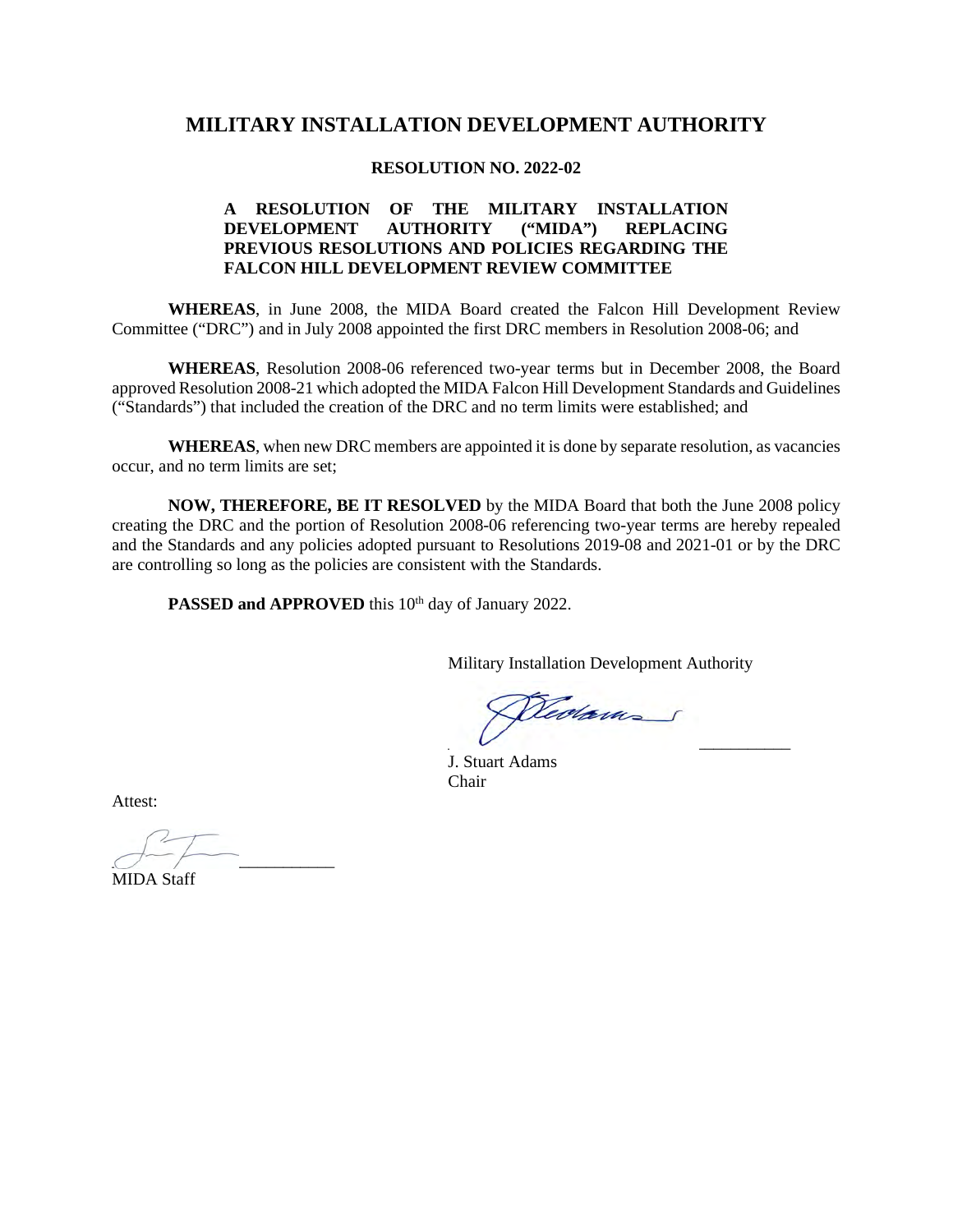### **MILITARY INSTALLATION DEVELOPMENT AUTHORITY**

#### **RESOLUTION 2022-03**

**A RESOLUTION OF THE MILITARY INSTALLATION DEVELOPMENT AUTHORITY ("MIDA") APPROVING THE FIRST AMENDMENT TO THE INTERLOCAL COOPERATION AGREEMENT WITH THE UNIFIED FIRE AUTHORITY FOR THE PROVISION OF FIRE, EMERGENCY AND RELATED SERVICES IN THE UTAH DATA CENTER PROJECT AREA AND APPROVING EXTENSIONS OR NEW CONTRACTS WITH THE MARYLAND PROCURMENT OFFICE FOR THESE SERVICES**

**WHEREAS**, pursuant to Resolution 2012-11, the Unified Fire Authority ("UFA") and MIDA entered into an interlocal cooperation agreement dated as of October 1, 2012 for the provision of fire, emergency and related services in the Utah Data Center Project Area ("Project Area") created by MIDA ("Agreement"); and

**WHEREAS**, the Agreement was for 5 years with an automatic extension for an additional 5 years; and

**WHEREAS**, in 2017, an amendment to the Agreement was approved by Resolution 2017-27 but the amendment was never executed; and

**WHEREAS**, the attached First Amendment to the Interlocal Agreement for the Provision of Emergency Response Services, Pre-Incident Planning and Coordination and Significant Event Response Services, dated as of October 1, 2021 ("First Amendment") was approved by resolution by the UFA on December 21, 2021; and

**WHEREAS**, pursuant to Chapter 13, Title 11 Utah Code Annotated 1953, as amended ("Interlocal Act") this First Amendment must be approved by the MIDA Board; this Resolution must set forth the effective date of the Agreement; and, a duly executed copy of the Agreement must be filed with the MIDA staff who keep the records; and

**WHEREAS**, as required by the Interlocal Act, the Agreement was submitted to an attorney authorized to represent MIDA for review as to proper form and compliance with applicable law; and

**WHEREAS**, MIDA will need to extend or enter into a new contract with the Maryland Procurement Office to pay MIDA for these services;

**NOW, THEREFORE, BE IT RESOLVED BY THE MIDA BOARD** that the First Amendment is hereby approved, and the Executive Director is authorized to execute the same on its behalf; the effective date of the Agreement is October 1, 2021, as provided in the first paragraph of the First Amendment; and, a copy of the First Amendment, executed by both parties, shall be filed in the office of the record officer for MIDA.

**BE IT FURTHER RESOLVED** that the Executive Director, or his designee, is authorized to execute extensions or new contracts with the Maryland Procurement Office to pay for these services.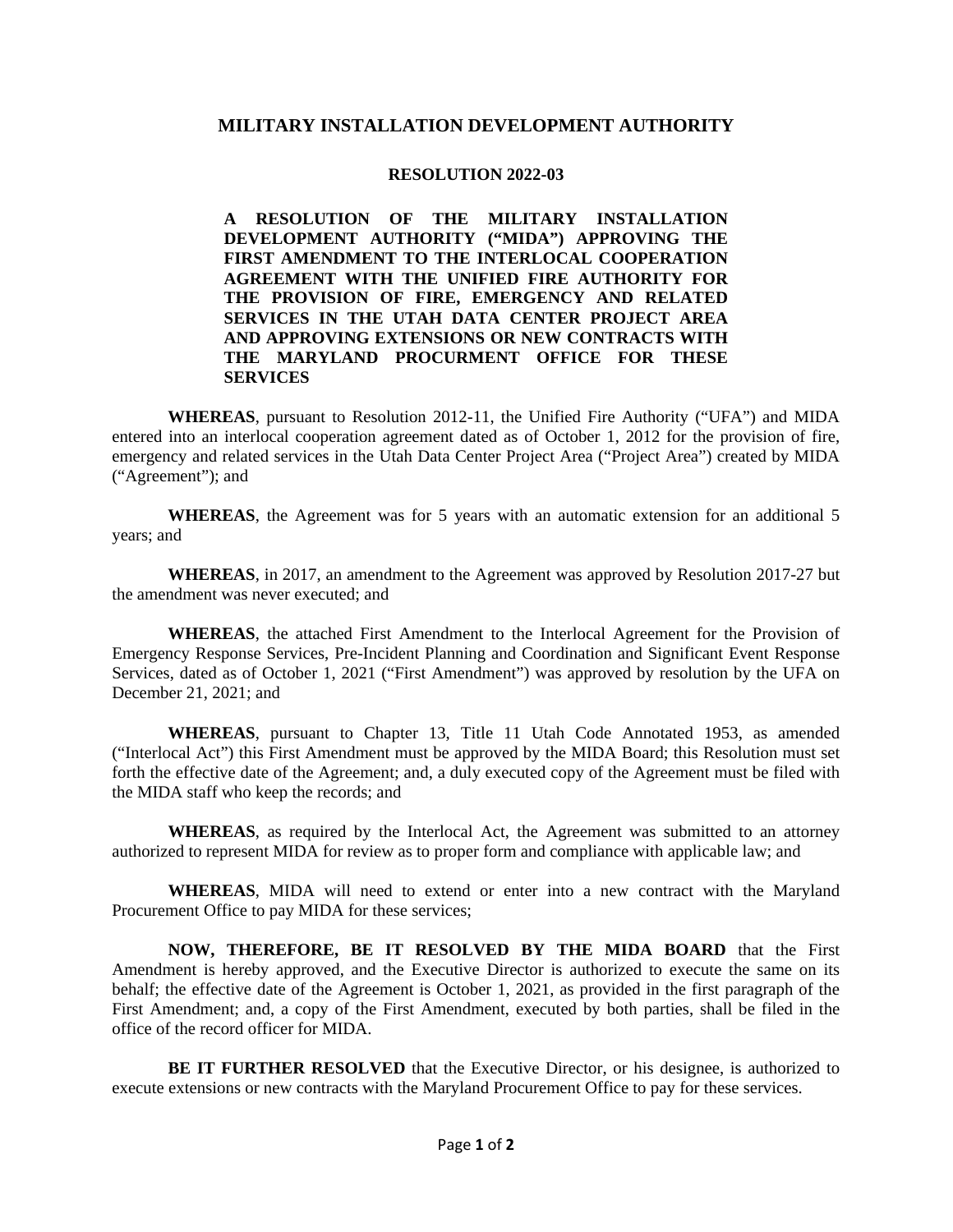**PASSED AND ADOPTED** by the MIDA Board this 10<sup>th</sup> day of January 2022.

Military Installation Development Authority

Dedam

J. Stuart Adams Chair

Attest:

MIDA Staff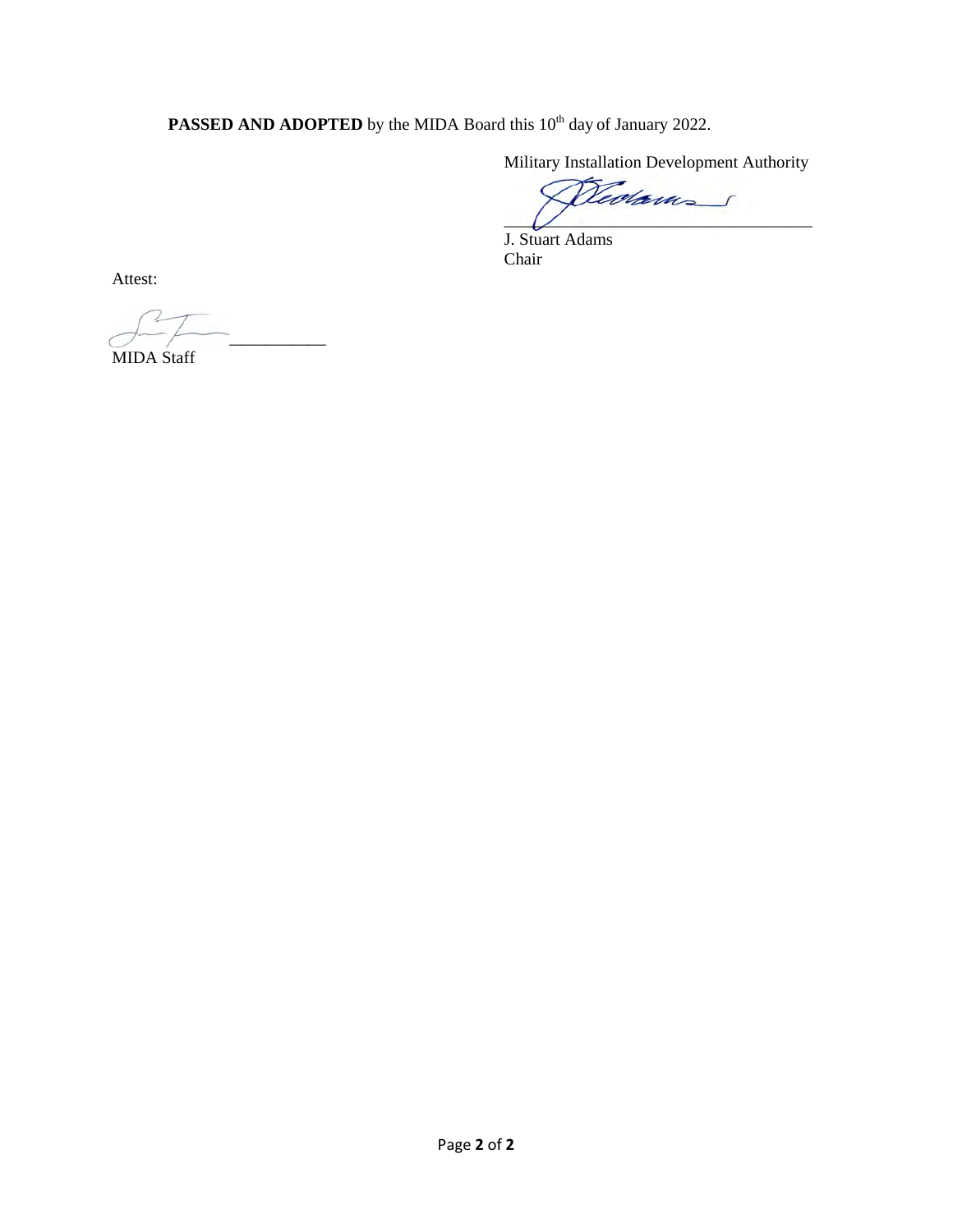# FIRST AMENDMENT TO THE INTERLOCAL AGREEMENT FOR THE PROVISION OF EMERGENCY RESPONSE SERVICES, PRE-INCIDENT PLANNING AND **COORDINATION AND SIGNIFICANT EVENT RESPONSE SERVICES**

This First Amendment ("Amendment") to the Interlocal Agreement for the Provision of Emergency Response Services, Pre-Incident Planning and Coordination and Significant Event Response Services dated October 1, 2012 (the "Agreement"), is entered effective as of October 1, 2021 by and between the Unified Fire Authority ("UFA"), an interlocal entity and political subdivision of the State of Utah, and the Utah Military Installation Development Authority ("MIDA"), a public corporation and political subdivision of the State of Utah, collectively referred to as the "Parties".

### **RECITALS**

- L. The Parties entered into the Agreement for a term of five years with an automatic renewal period of another five years through September 30, 2022.
- 2. The Parties desire to extend the term for 40 years through October 1, 2062 with a one-year term from October 1, 2021 through October 1, 2022, and thereafter 5-year periods of renewal, each subject to appropriations by the NSA.
- 3. The Parties have agreed to the compensation to be provided for the Services during the one-year term of \$56,307 and thereafter a 2% increase each year thereafter.

NOW, THEREFORE, the Parties hereby agree to the following amendments to the Agreement as follows:

A. Paragraph 1 is replaced in its entirety and reads as follows:

1. TERM. This AGREEMENT shall be deemed to commence as of October 1, 2012 and continue in effect for 50 years through September 30, 2062. Generally, the NSA contracts with MIDA to pay for the services described in this Agreement for either 1-year terms or 5-year terms, depending on its funding.

B. Subparagraph 3.a.i. is replaced in its entirety and reads as follows:

3.a.i. In consideration of UFA's performance of the base emergency response services from October 1, 2012 through September 30, 2021 MIDA paid UFA \$50,000 per year, In addition, MIDA shall pay UFA a onetime additional payment of \$12,384 by February 1, 2022. For October 1, 2021 through September 30, 2022, the cost for services shall be \$56,307. Compensation for each subsequent year of the AGREEMENT will increase by a cumulative two percent (2%) per year, the amount of which will be detailed in UFA's invoice to MIDA.

C. Paragraph 10 is replaced in its entirety and reads as follows:

10. TERMINATION. In addition to termination for non-funding, the Parties agree that either party may terminate this AGREEMENT for cause by giving the other party written